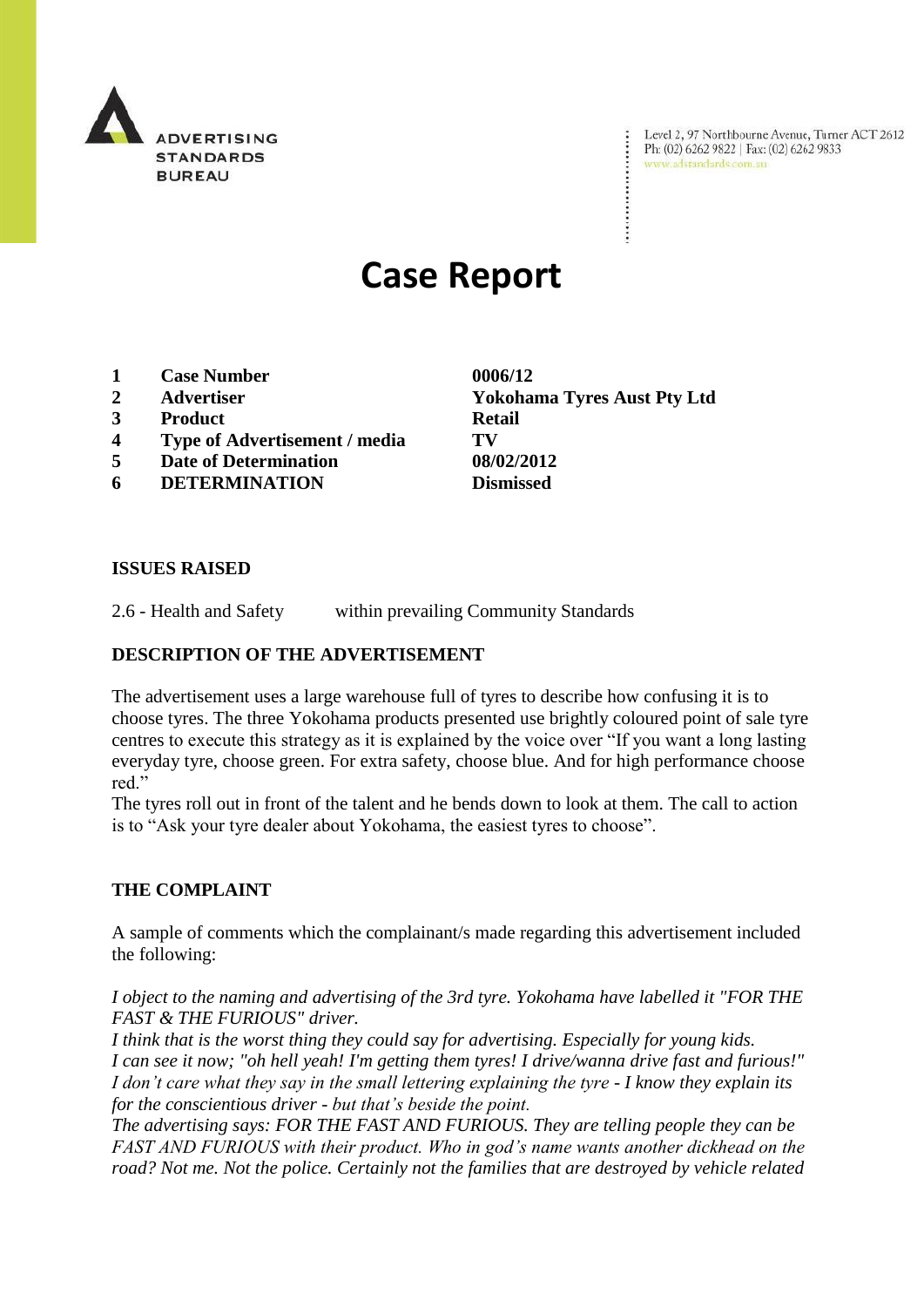*tragedies in this country. I am very sorry to say this as I have never complained about an ad before but in my view all they are doing is adding to this MAD MAX MENTALITY that already exists on our roads and making it worse.* 

*How can we have an ad about safe-driving and in the same breath put out an ad for the FAST AND FURIOUS DRIVER? Quite demented) I pity the police. It's worse than cigarette advertising.*

## **THE ADVERTISER'S RESPONSE**

Comments which the advertiser made in response to the complainant/s regarding this advertisement include the following:

*The red tyre is the Yokohama S.drive. The headline used on the point of sale material for this tyre is "For the Fast and the Furious". We first used this in Yokohama's published price list dated June 2008 and we haven't received any complaints about it.*

*This headline was chosen because it aligns the tyre with car enthusiasts due to the popular film series "The Fast and the Furious" [The film series includes: The Fast and the Furious (2001), 2 Fast 2 Furious (2003), The Fast and the Furious: Tokyo Drift (2006), Fast and Furious (2009) and Fast Five (2011)].* 

*While Yokohama uses a similar headline to the movie it does not portray any irresponsible driving in promoting the S.drive tyre in any point of sale material or advertising. The tyre is described based on its features and functions. The copy reads:*

*Fast acceleration, high speed cornering and hard braking brings the best out of the S.drive. It suits high horsepower cars with big wheels that require low profile tyres. Ideal for demanding drivers and performance cars like HSV, FPV, AMG, M Sport, Nissan GTR, WRX and Evo".*

*Communication of the Fast and Furious headline in the Yokohama television commercial is unintentional. The red tyre is described as a "high performance" tyre which is a hopeless generic the phrase used by almost every tyre manufacturer for every tyre.*

*I understand the complaint the complainant is making. I agree that in the context of the movie, the "Fast and the Furious" phrase may give validity to those who want to drive like lunatics. But in the context of the Yokohama TV advertisement this is not the case.*

*When the complaint was taken by Yokohama phone sales staff the complainant mentioned that they had seen the Yokohama TV ad directly after a Victorian road safety ad. In the context of a sad, shocking road safety television commercial about car accidents and road trauma I can imagine somebody being upset if they happen to notice the headline on one of the products at the end of the Yokohama ad.*

### **THE DETERMINATION**

The Advertising Standards Board ("Board") considered whether this advertisement breaches Section 2 of the Advertiser Code of Ethics (the "Code").